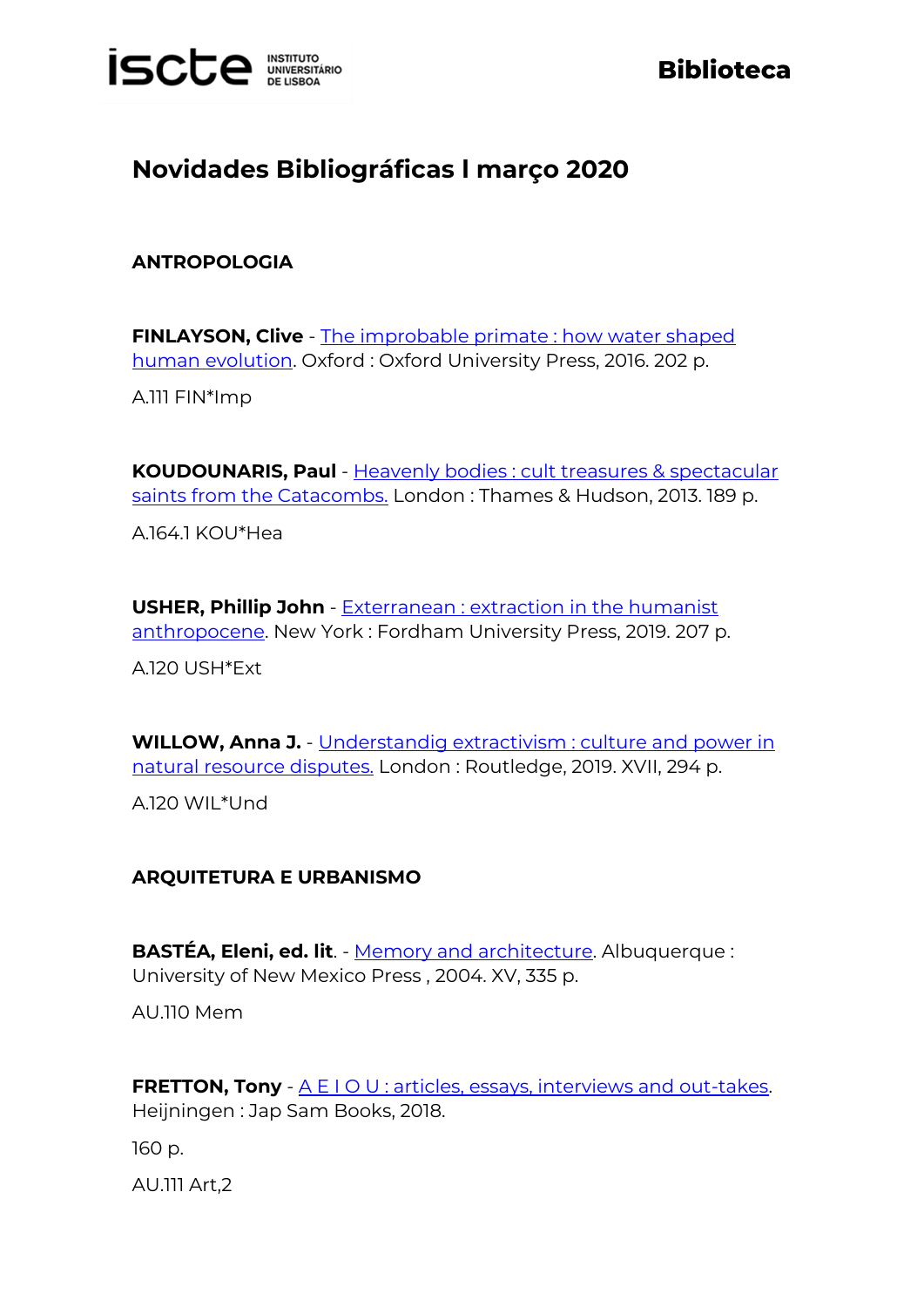

**KIRKBRIDE, Robert** - **Architecture and memory**: the Renaissance [Studioli of Federico da Montefeltro.](http://catalogo.biblioteca.iscte-iul.pt/cgi-bin/koha/opac-detail.pl?biblionumber=104541) New York : Columbia University Press, 2008. XIV, 233 p.

AU.113.4 KIR\*Arc

**MANZINI, Ezio** - [Design, when everybody designs : an introduction to](http://catalogo.biblioteca.iscte-iul.pt/cgi-bin/koha/opac-detail.pl?biblionumber=104573)  [design for social innovation.](http://catalogo.biblioteca.iscte-iul.pt/cgi-bin/koha/opac-detail.pl?biblionumber=104573) Massachusetts : The MIT Press, 2015. XIV, 241 p.

AU.012.1 MAN\*Des

**SCALBERT, Irénée** - [Never modern.](http://catalogo.biblioteca.iscte-iul.pt/cgi-bin/koha/opac-detail.pl?biblionumber=104743) Zurich : Park Books, 2013. 174 p.

AU.115 SCA\*Nev

# **CIÊNCIAS E TECNOLOGIAS DA INFORMAÇÃO**

**HUTTON, Graham** - [Programming in Haskell.](http://catalogo.biblioteca.iscte-iul.pt/cgi-bin/koha/opac-detail.pl?biblionumber=104085) Cambridge : Cambridge University Press, 2016. XVI, 304 p.

CTI.133 HUT\*Pro

**ROSEN, Lawrence** - [Open source licensing : software freedom and](http://catalogo.biblioteca.iscte-iul.pt/cgi-bin/koha/opac-detail.pl?biblionumber=104356)  [intellectual property law.](http://catalogo.biblioteca.iscte-iul.pt/cgi-bin/koha/opac-detail.pl?biblionumber=104356) Upper Saddle River : Prentice Hall, 2005. XXII, 396 p.

CTI.182 ROS\*Ope

**TATTAR, Prabhanjan, co-aut.** - [Practical data science cookbook :](http://catalogo.biblioteca.iscte-iul.pt/cgi-bin/koha/opac-detail.pl?biblionumber=103983)  [practical recipes on data pre-processing, analysis and visualization](http://catalogo.biblioteca.iscte-iul.pt/cgi-bin/koha/opac-detail.pl?biblionumber=103983)  [using R and Python.](http://catalogo.biblioteca.iscte-iul.pt/cgi-bin/koha/opac-detail.pl?biblionumber=103983) Birmingham : Packt, 2017. 412 p.

CTI.154 Pra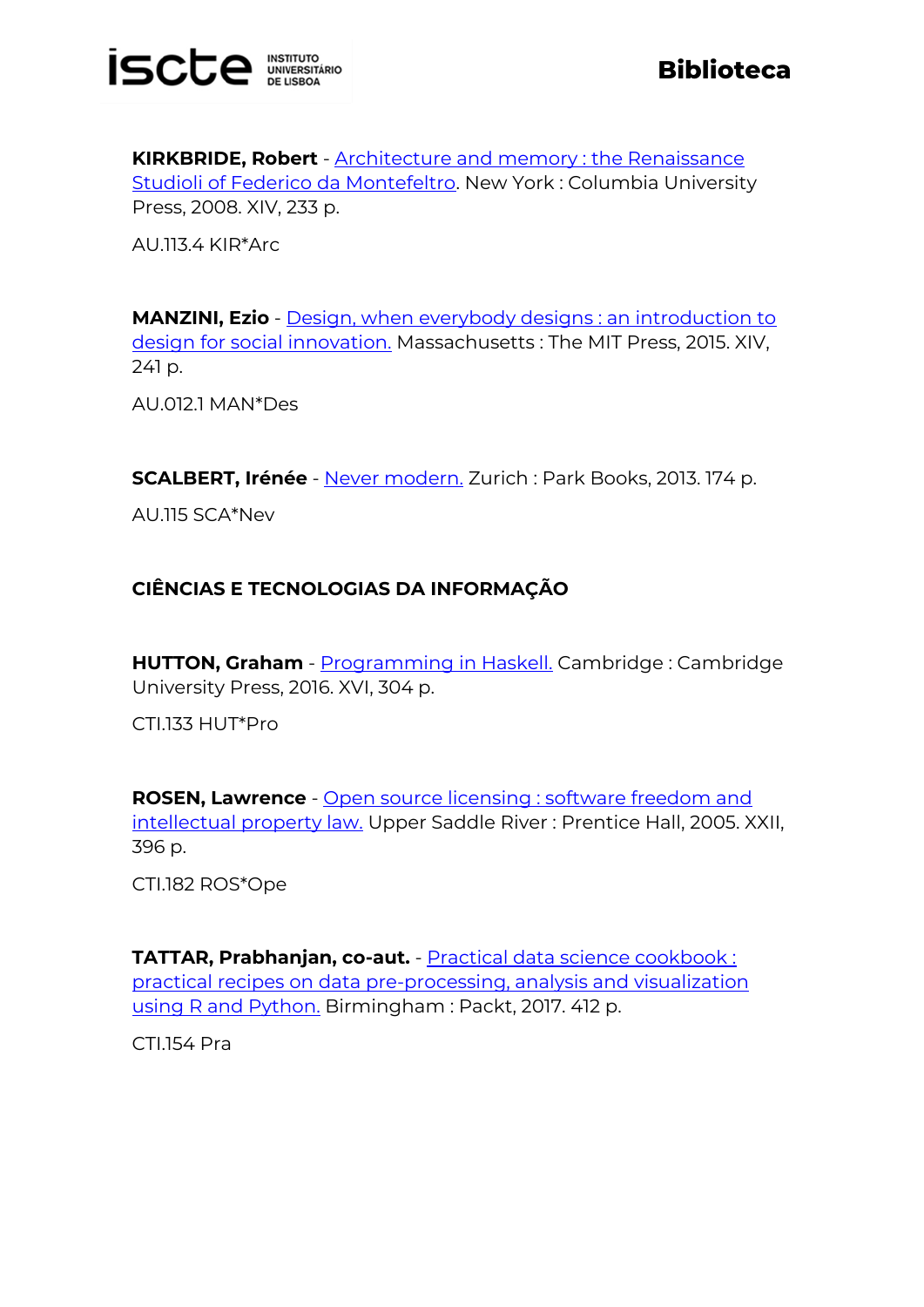

## **DIREITO**

**FERREIRA, António Casimiro** - [Sociologia do direito : uma abordagem](http://catalogo.biblioteca.iscte-iul.pt/cgi-bin/koha/opac-detail.pl?biblionumber=105408)  [sociopolítica.](http://catalogo.biblioteca.iscte-iul.pt/cgi-bin/koha/opac-detail.pl?biblionumber=105408) Porto : Vida Económica, 2019. 431 p.

D.113 FER\*Soc

## **ECONOMIA**

**BOHM, Volker** - [Macroeconomic theory.](http://catalogo.biblioteca.iscte-iul.pt/cgi-bin/koha/opac-detail.pl?biblionumber=103524) Cham : Springer, 2017. XVII, 423 p.

E.111.1 BOH\*Mac

**BORRÁS, Susana ; EDQUIST, Charles, co-aut.** - [Holistic innovation](http://catalogo.biblioteca.iscte-iul.pt/cgi-bin/koha/opac-detail.pl?biblionumber=104134)  [policy : theoretical foundations, policy problems, and instrument](http://catalogo.biblioteca.iscte-iul.pt/cgi-bin/koha/opac-detail.pl?biblionumber=104134)  [choices.](http://catalogo.biblioteca.iscte-iul.pt/cgi-bin/koha/opac-detail.pl?biblionumber=104134) Oxford : Oxford University Press, 2019. XXII, 295 p.

E.171 BOR\*Hol

**CASTREE, Noel, ed. lit. ; HULME, Mike, ed. lit.** ; PROCTOR, James D., ed. lit. - [Companion to environmental](http://catalogo.biblioteca.iscte-iul.pt/cgi-bin/koha/opac-detail.pl?biblionumber=104467) studies. London : Routledge, 2018. XXVIII, 848 p.

E.204 Com

**CUNHA, Licínio** - [Turismo em Portugal : sucessos e insucessos.](http://catalogo.biblioteca.iscte-iul.pt/cgi-bin/koha/opac-detail.pl?biblionumber=104208) Lisboa : Edições Universitárias Lusófonas, 2012. 617 p.

E.174 CUN\*Tur 3 ex.

**FISCHER, Liliann, ed. lit.** - [Rethinking economics : an introduction to](http://catalogo.biblioteca.iscte-iul.pt/cgi-bin/koha/opac-detail.pl?biblionumber=103724)  [pluralist economics.](http://catalogo.biblioteca.iscte-iul.pt/cgi-bin/koha/opac-detail.pl?biblionumber=103724) London : Routledge, 2018. XIV, 141 p.

E.112 Ret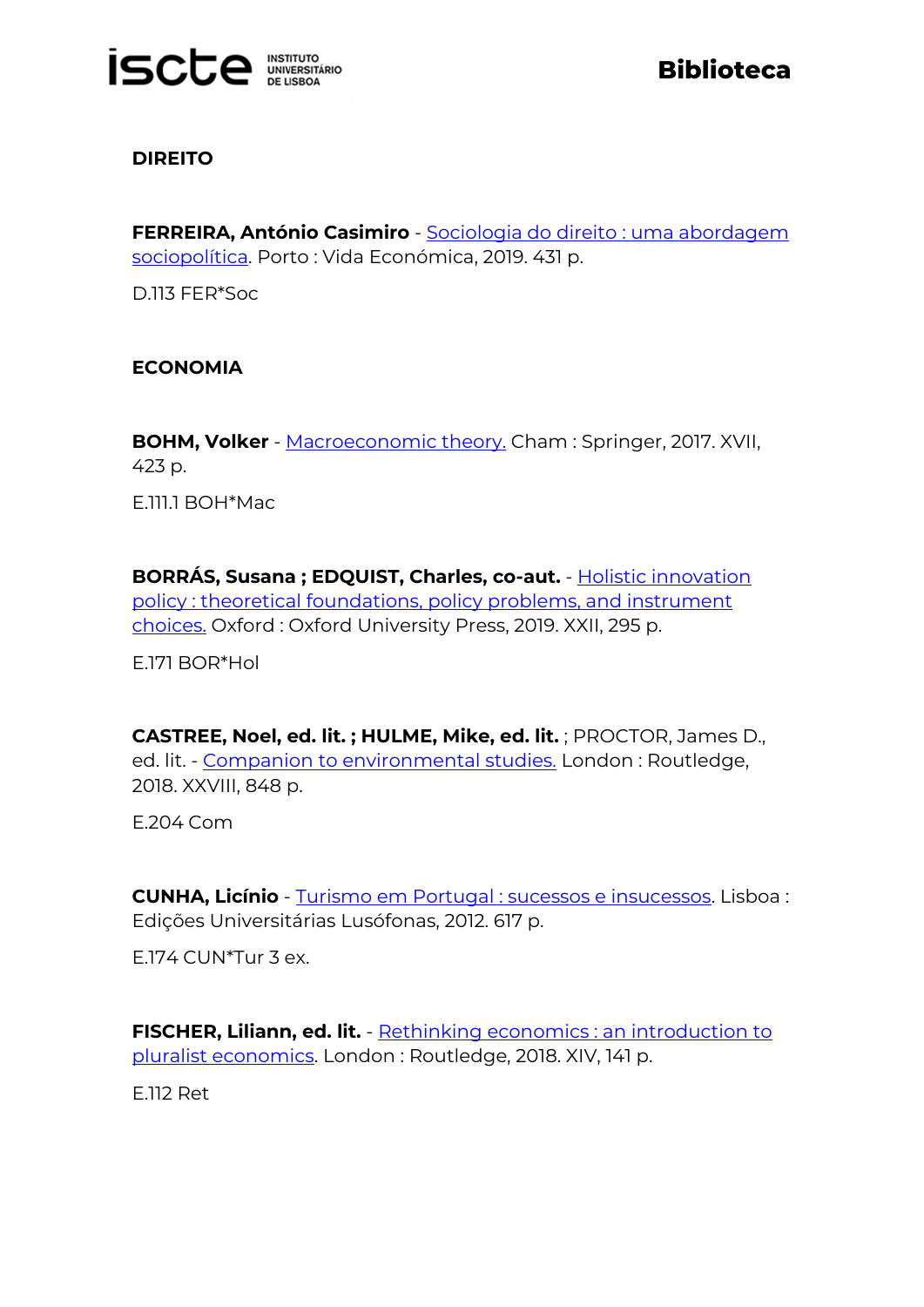

**FREY, Carl Benedikt** - The technology trap : capital, labor, and power [in the age of automation.](http://catalogo.biblioteca.iscte-iul.pt/cgi-bin/koha/opac-detail.pl?biblionumber=104642) New Jersey : Princeton University Press, 2019. XIV, 465 p.

E.171 FRE\*Tec

**GLANZEL, Wolfgang, ed. lit.** - [Springer handbook of science and](http://catalogo.biblioteca.iscte-iul.pt/cgi-bin/koha/opac-detail.pl?biblionumber=104250)  [technology indicators.](http://catalogo.biblioteca.iscte-iul.pt/cgi-bin/koha/opac-detail.pl?biblionumber=104250) Cham : Springer, 2019. XXXVIII, 1103 p.

E.171 Spr

**GOLDIN, Ian ; KUTARNA, Chris, co-aut.** - [A Idade das Descobertas : o](http://catalogo.biblioteca.iscte-iul.pt/cgi-bin/koha/opac-detail.pl?biblionumber=103925)  [segundo renascimento.](http://catalogo.biblioteca.iscte-iul.pt/cgi-bin/koha/opac-detail.pl?biblionumber=103925) Lisboa : Temas e Debates, 2019. 464 p.

E.171 GOL\*Ida

**HASKEL, Jonathan ; WESTLAKE, Stian, co-aut.** - [Capitalismo sem](http://catalogo.biblioteca.iscte-iul.pt/cgi-bin/koha/opac-detail.pl?biblionumber=103918)  [capital : a ascensão da economia intangível.](http://catalogo.biblioteca.iscte-iul.pt/cgi-bin/koha/opac-detail.pl?biblionumber=103918) Lisboa : Clube do Autor, 2019. 345 p.

E.120 HAS\*Cap

**HAY, Colin, ed. lit. ; BAILEY, Daniel, ed. lit.** - [Diverging capitalisms :](http://catalogo.biblioteca.iscte-iul.pt/cgi-bin/koha/opac-detail.pl?biblionumber=104031)  [Britain, the city of London and Europe.](http://catalogo.biblioteca.iscte-iul.pt/cgi-bin/koha/opac-detail.pl?biblionumber=104031) Cham: Palgrave Macmillan, 2019. XXI, 224 p.

E.151 Div

**KOLBERT, Elizabeth** - [Field notes from a catastrophe : a frontline](http://catalogo.biblioteca.iscte-iul.pt/cgi-bin/koha/opac-detail.pl?biblionumber=104077)  [report on climate change.](http://catalogo.biblioteca.iscte-iul.pt/cgi-bin/koha/opac-detail.pl?biblionumber=104077) London : Bloomsbury , 2015. 10, 306, [4] p.

E.204 KOL\*Fie

**LAZEAR, Edward P. ; GIBBS, Michael, co-aut.** - [Personnel economics](http://catalogo.biblioteca.iscte-iul.pt/cgi-bin/koha/opac-detail.pl?biblionumber=104313)  [in practice.](http://catalogo.biblioteca.iscte-iul.pt/cgi-bin/koha/opac-detail.pl?biblionumber=104313) Hoboken: John Wiley, 2017. 400 p.

E.190 LAZ\*Per 3ªed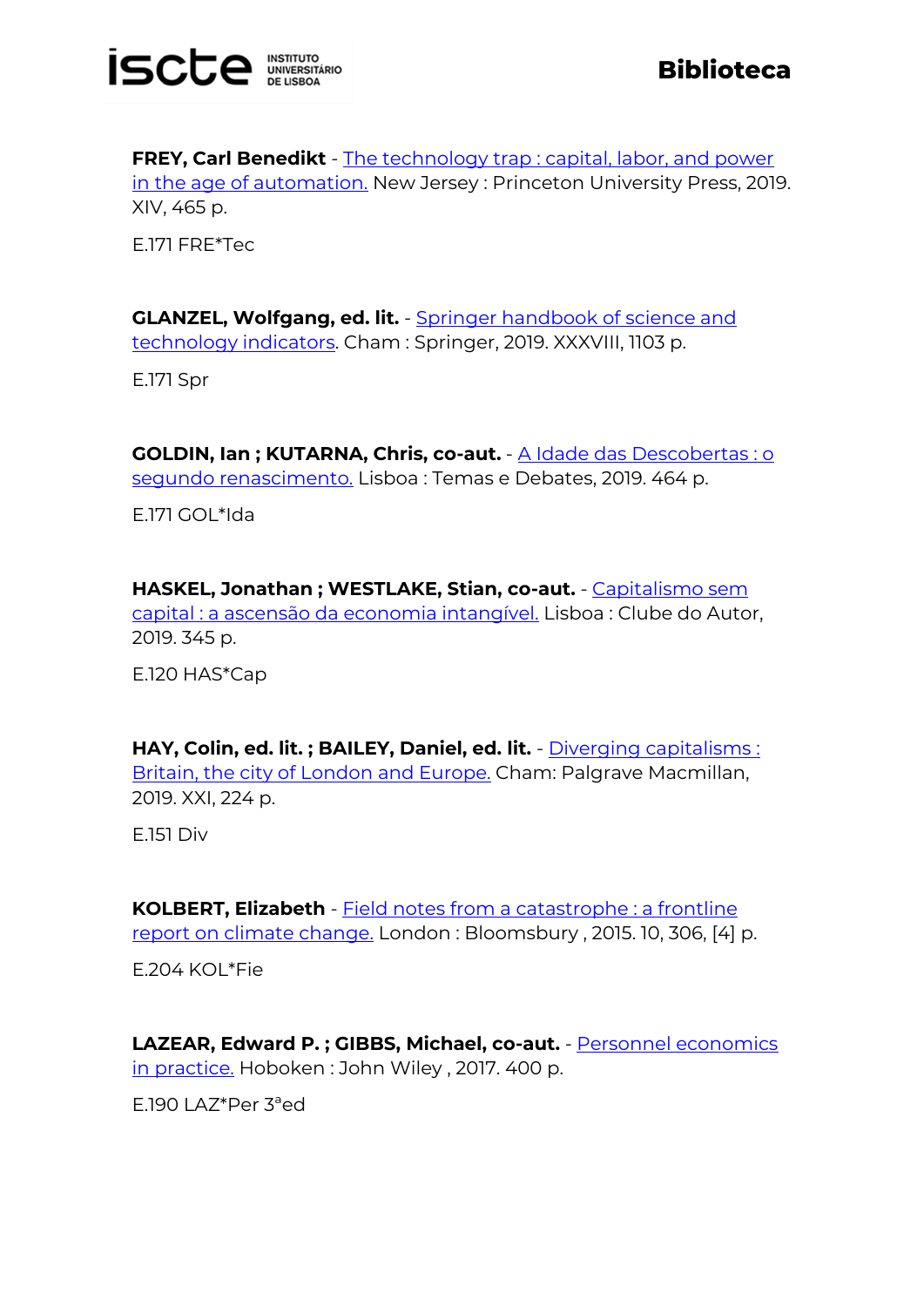

**MANKIW, N. Gregory** - [Macroeconomics.](http://catalogo.biblioteca.iscte-iul.pt/cgi-bin/koha/opac-detail.pl?biblionumber=104532) New York: Macmillan International, 2019. XXXV, 612 p.

E.111.1 MAN\*Mac 10ªed 2 ex.

**MARIS, Bernard** - [O futuro do capitalismo.](http://catalogo.biblioteca.iscte-iul.pt/cgi-bin/koha/opac-detail.pl?biblionumber=103915) Coimbra : Actual Editora, 2019. 63 p.

E.114 MAR\*Fut

**MISHKIN, Frederick S. ; MATTHEWS, Kent, co-aut. ; GIULIODORI, Massimo, co-aut.** - [The economics of money, banking and financial](http://catalogo.biblioteca.iscte-iul.pt/cgi-bin/koha/opac-detail.pl?biblionumber=104076)  [markets.](http://catalogo.biblioteca.iscte-iul.pt/cgi-bin/koha/opac-detail.pl?biblionumber=104076) Harlow : Pearson, 2013. XXIX, 625 p.

E.141 MIS\*Eco,3

**PARETO, Vilfredo** - [A transformação da democracia.](http://catalogo.biblioteca.iscte-iul.pt/cgi-bin/koha/opac-detail.pl?biblionumber=103914) Coimbra : Actual, 2019. 132 p.

E.112 PAR\*Tra

**PHILLIPS, Peter** - [Gigantes : os senhores do mundo.](http://catalogo.biblioteca.iscte-iul.pt/cgi-bin/koha/opac-detail.pl?biblionumber=105424) Lisboa : Desassossego, 2019. 351 p.

E.150 PHI\*Gig

**SWANN, G. M. Peter** - **Economics as anatomy: radical innovation in** [empirical economics.](http://catalogo.biblioteca.iscte-iul.pt/cgi-bin/koha/opac-detail.pl?biblionumber=104139) Cheltenham : Edward Elgar, 2019. 250 p.

E.171 SWA\*Eco,1

**SWANN, G. M. Peter** - [Putting econometric in its place : a new](http://catalogo.biblioteca.iscte-iul.pt/cgi-bin/koha/opac-detail.pl?biblionumber=104568)  [direction in applied economics.](http://catalogo.biblioteca.iscte-iul.pt/cgi-bin/koha/opac-detail.pl?biblionumber=104568) Cheltenham : Edward Elgar, 2006. XIV, 250 p.

E.130 SWA\*Put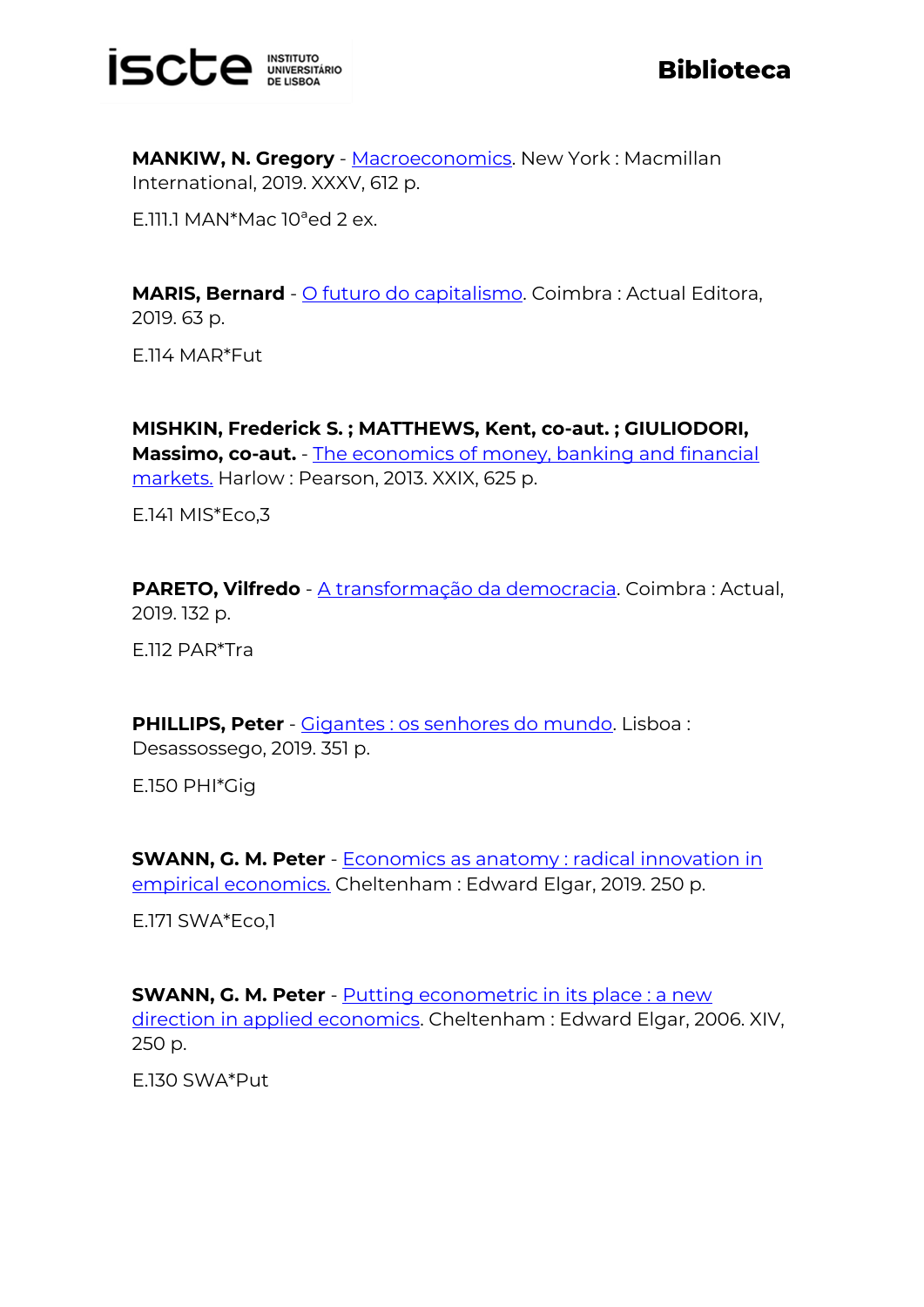

# **GESTÃO**

**CHESBROUGH, Henry** - [Open business models : how to thrive in the](http://catalogo.biblioteca.iscte-iul.pt/cgi-bin/koha/opac-detail.pl?biblionumber=104355)  [new innovation landscape.](http://catalogo.biblioteca.iscte-iul.pt/cgi-bin/koha/opac-detail.pl?biblionumber=104355) Boston : Harvard Business School Press, 2006. XVI, 256 p.

G.112 CHE\*Ope,1

**GINO, Francesca** - Rebel talent : why it pays to break the rules at work [and in life.](http://catalogo.biblioteca.iscte-iul.pt/cgi-bin/koha/opac-detail.pl?biblionumber=104105) London : Pan Books, 2018. 283 p.

G.110 GIN\*Reb

**GUY, Dan M. ; CARMICHAEL Douglas R., co-aut. ; WHITTINGTON,**  Ray, co-aut. - [Audit sampling : an Introduction.](http://catalogo.biblioteca.iscte-iul.pt/cgi-bin/koha/opac-detail.pl?biblionumber=104138) New York : John Wiley, 2002. XII, 269 p.

G.165 GUY\*Aud

**HUFFINGTON, Clare ; COLE, Carol, co-aut. ; BRUNNING, Halina, coaut.** - [A manual of organizational development : the psychology of](http://catalogo.biblioteca.iscte-iul.pt/cgi-bin/koha/opac-detail.pl?biblionumber=104249)  [change.](http://catalogo.biblioteca.iscte-iul.pt/cgi-bin/koha/opac-detail.pl?biblionumber=104249) London : Routledge, 2018. 97 p.

G.174 HUF\*Man

**MAREE, Jacobus G., ed. lit.** - [Handbook of innovative career](http://catalogo.biblioteca.iscte-iul.pt/cgi-bin/koha/opac-detail.pl?biblionumber=104188)  [counselling.](http://catalogo.biblioteca.iscte-iul.pt/cgi-bin/koha/opac-detail.pl?biblionumber=104188) Cham : Springer, 2019. XXII, 750 p.

G.170.3 Han,4

**MCMAHON, Mary, ed. lit.** - [Career counselling](http://catalogo.biblioteca.iscte-iul.pt/cgi-bin/koha/opac-detail.pl?biblionumber=104104) : constructivist [approaches.](http://catalogo.biblioteca.iscte-iul.pt/cgi-bin/koha/opac-detail.pl?biblionumber=104104) London : Routdlegde, 2017.

282 p.

G.170.3 McM\*Car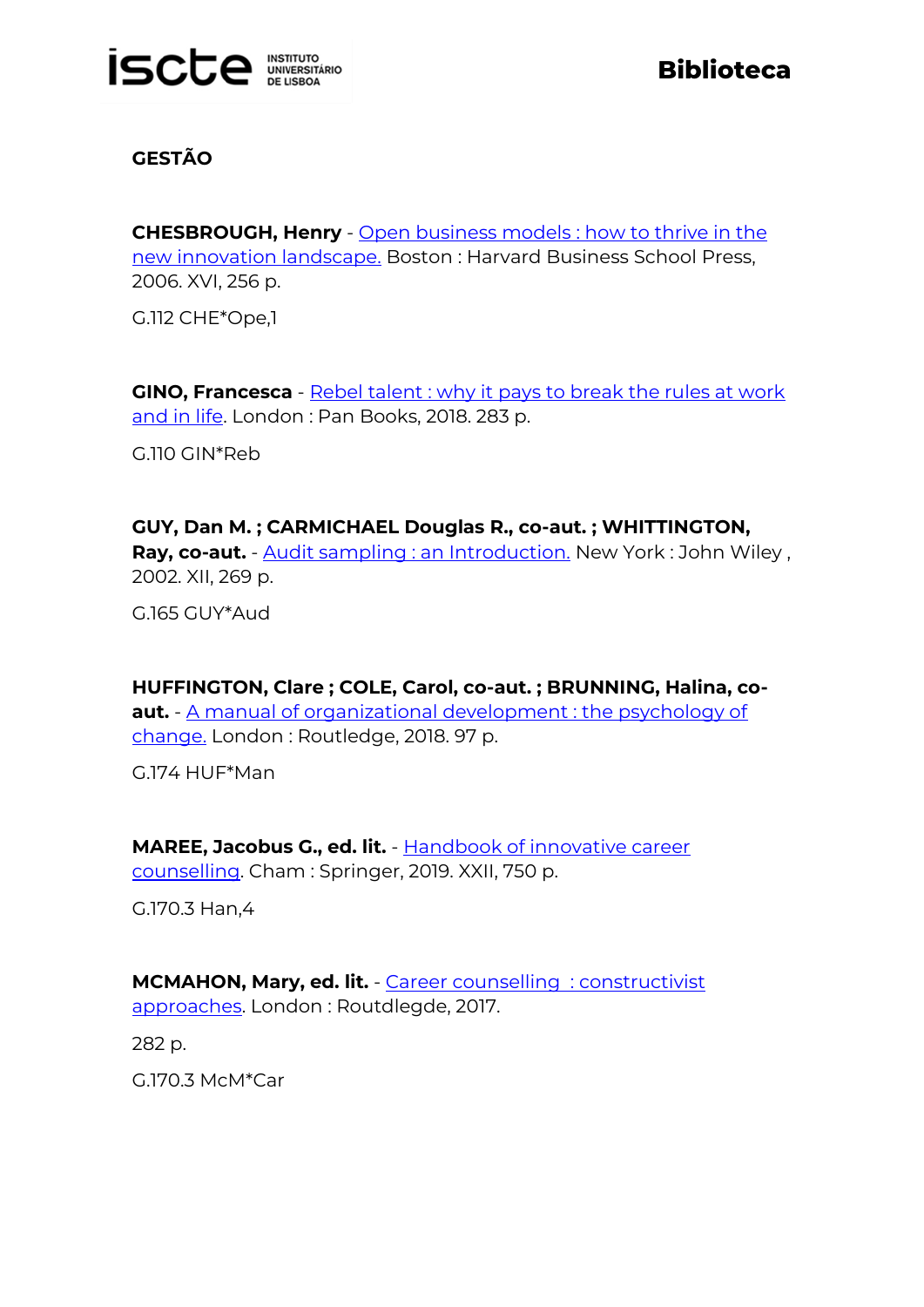

**OLSEN, Dan** - The lean product playbook : how to innovate with [minimum viable products and rapid customer feedback.](http://catalogo.biblioteca.iscte-iul.pt/cgi-bin/koha/opac-detail.pl?biblionumber=104454) New Jersey : John Wiley, 2015. XXII, 309 p.

G.140 OLS\*Lea

**RODRIGUES, Jorge** - [Família empresária : estrutura, recursos e poder.](http://catalogo.biblioteca.iscte-iul.pt/cgi-bin/koha/opac-detail.pl?biblionumber=104433) Lisboa : Editora RH, 2019. 199, [9] p.

G.111 ROD\*Fam

**WILKINSON, Adrian, ed. lit.** - [The SAGE Handbook of Human](http://catalogo.biblioteca.iscte-iul.pt/cgi-bin/koha/opac-detail.pl?biblionumber=104113)  [Resource Management.](http://catalogo.biblioteca.iscte-iul.pt/cgi-bin/koha/opac-detail.pl?biblionumber=104113) London : Sage, 2019. XLIII, 594 p.

G.170 SAGE

**HISTÓRIA**

**BÉKÉS, Csaba, ed. lit. ; BYRNE, Malcolm, ed. lit. ; RAINER, János M., ed. lit.** - [The 1956 hungarian revolution : a history in documents.](http://catalogo.biblioteca.iscte-iul.pt/cgi-bin/koha/opac-detail.pl?biblionumber=104561) Budapest : Central European University Press, 2002. L, 598, [15] p.

H.123(4) 1956

**BEVAN, Robert** - [The destruction of memory : architecture of war.](http://catalogo.biblioteca.iscte-iul.pt/cgi-bin/koha/opac-detail.pl?biblionumber=104542) London : Reaktion Books, 2016. [9], 302 p.

H.123 BEV\*Des

**CLARK, Christopher** - [O reino de Ferro : uma história da Prússia](http://catalogo.biblioteca.iscte-iul.pt/cgi-bin/koha/opac-detail.pl?biblionumber=104644) . Silveira : Book Builders, 2018. 857 p.

H.122(4) CLA\*Rei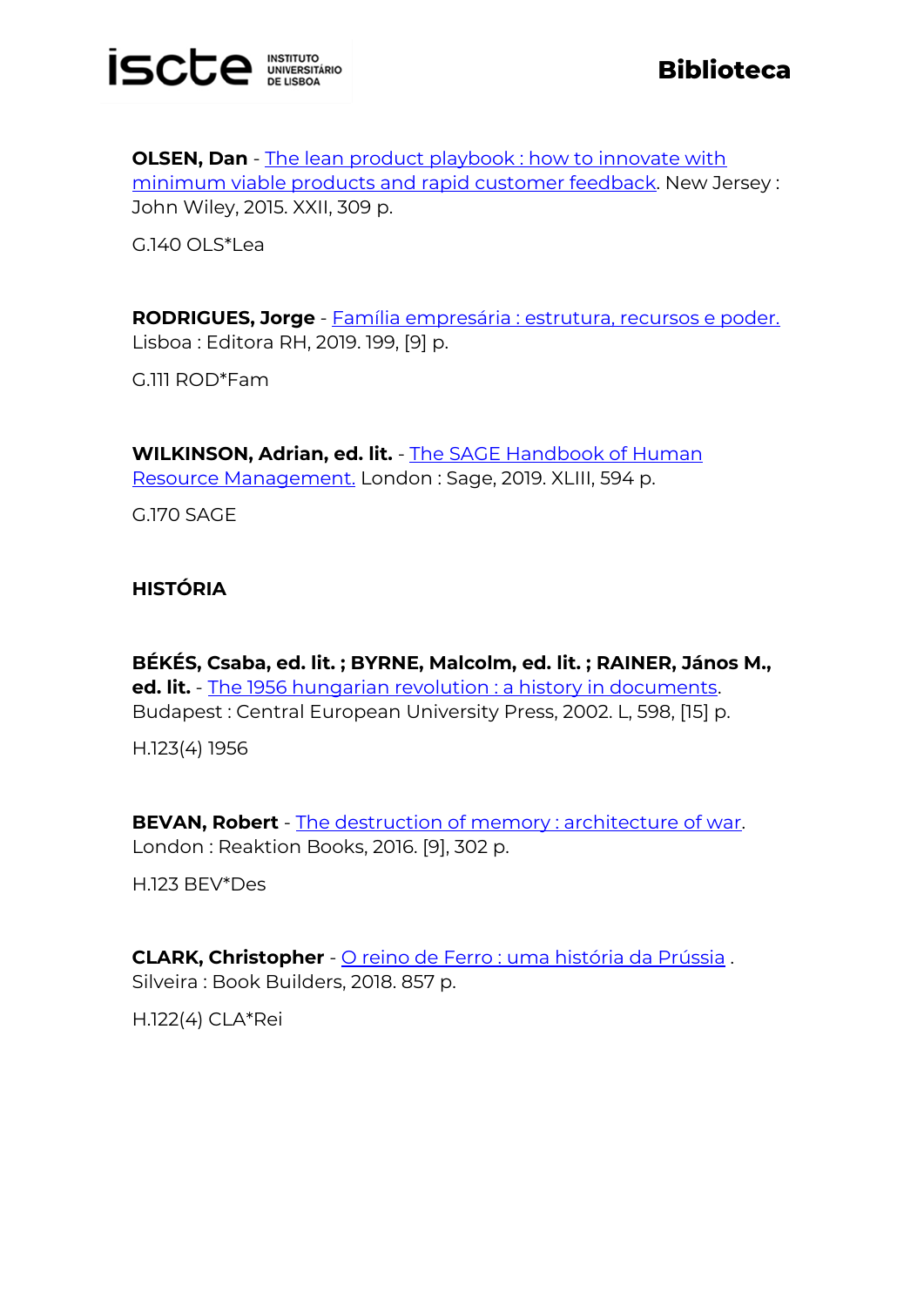

**FERGUSON, Niall** - [O horror da Guerra 1914-1918.](http://catalogo.biblioteca.iscte-iul.pt/cgi-bin/koha/opac-detail.pl?biblionumber=105306) Lisboa : Temas e Debates, 2018. 655 p.

H.120 FER\*Hor

**KERSHAW, Ian** - [Até ao fim : destruição e derrota da Alemanha de](http://catalogo.biblioteca.iscte-iul.pt/cgi-bin/koha/opac-detail.pl?biblionumber=105406)  [Hitler.](http://catalogo.biblioteca.iscte-iul.pt/cgi-bin/koha/opac-detail.pl?biblionumber=105406) Lisboa : D. Quixote, 2013. 705 p.

H.123(4) KER\*Até

**KERSHAW, Ian** - [Hitler : uma biografia.](http://catalogo.biblioteca.iscte-iul.pt/cgi-bin/koha/opac-detail.pl?biblionumber=105404) Lisboa : Dom Quixote, 2009. XXXVII, 849 p.

H.123(4) KER\*Hit trd.por

**MONTEFIORE, Simon Sebag** - [Os Romanov.](http://catalogo.biblioteca.iscte-iul.pt/cgi-bin/koha/opac-detail.pl?biblionumber=104429) Lisboa : Editorial Presença, 2017. 2 v. H.122(4) MON\*Rom V.1-2

# **MÉTODOS QUANTITATIVOS**

**BARNETT. Raymond A., co-aut.** - College mathematics : for business. [economics, life sciences, and social sciences.](http://catalogo.biblioteca.iscte-iul.pt/cgi-bin/koha/opac-detail.pl?biblionumber=104067) Harlow : Pearson, 2019. 937, 49, 17 p.

MQ.111 BAR\*Col 14ªed

**BAZARAA, Mokhtar S. ; JARVIS, John J., co-aut. ; SHERALI, Hanif D., co-aut.** - [Linear programming and network flows.](http://catalogo.biblioteca.iscte-iul.pt/cgi-bin/koha/opac-detail.pl?biblionumber=104011) Hoboken : John Wiley, 2010. XIV, 748 p.

MQ.140 BAZ\*Lin 4ªed

**JUDD, Charles M. ; MCCLELLAND, Gary H., co-aut. ; RYAN, Carey S., co-aut.** - Data analysis : [a model comparison approach to regression,](http://catalogo.biblioteca.iscte-iul.pt/cgi-bin/koha/opac-detail.pl?biblionumber=104239)  [ANOVA, and beyond.](http://catalogo.biblioteca.iscte-iul.pt/cgi-bin/koha/opac-detail.pl?biblionumber=104239) London : Routledge, 2017. XII, 366 p.

MQ.124 JUD\*Dat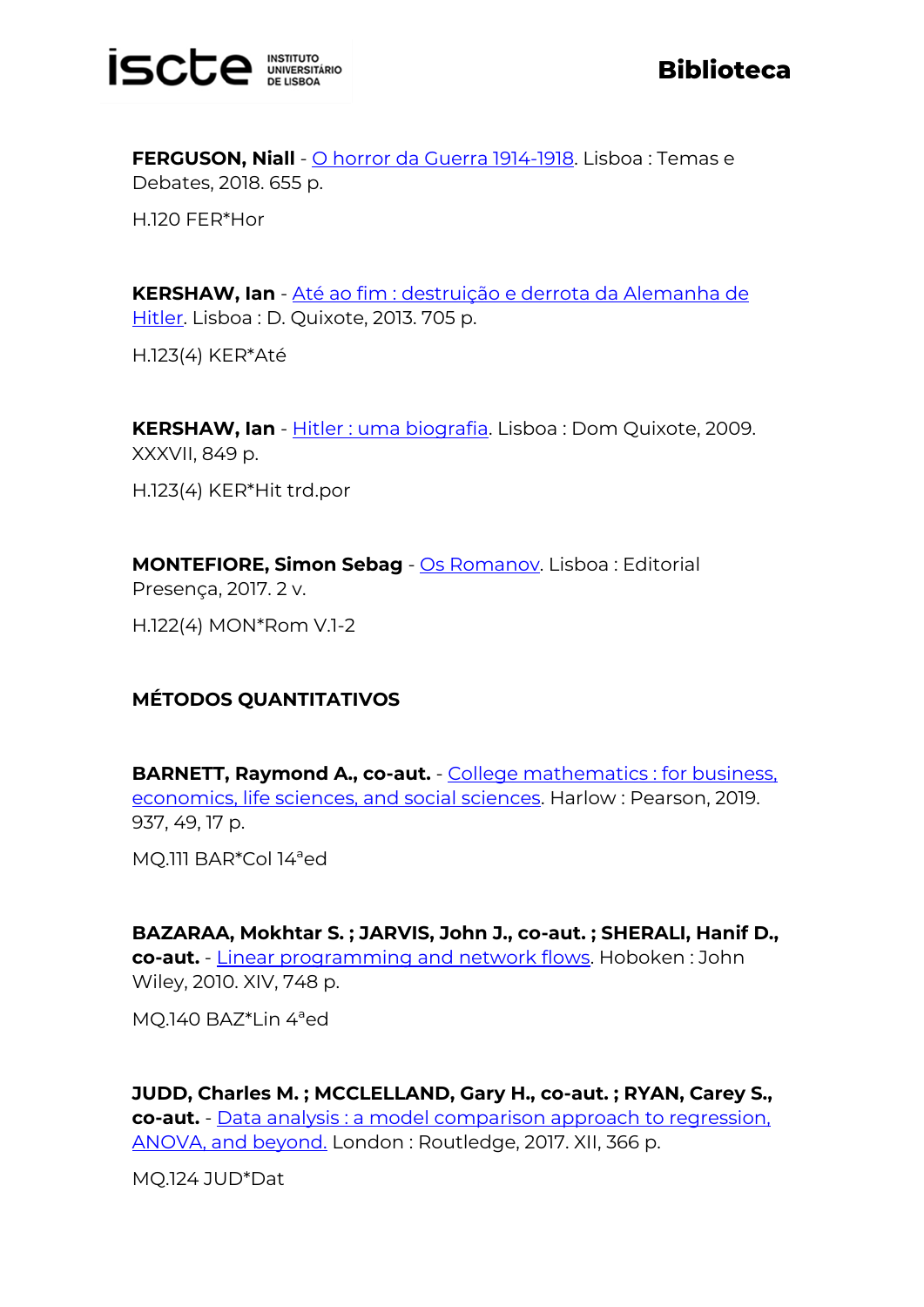

**SIARRY, Patrick, ed. lit.** - [Metaheuristics.](http://catalogo.biblioteca.iscte-iul.pt/cgi-bin/koha/opac-detail.pl?biblionumber=104236) Cham : Springer, 2016. XVI, 489 p.

MQ.140 Met 2 ex.

**VITANOV, Nikolay K.** - Science dynamics and research production: [indicators, indexes, statistical laws and mathematical models.](http://catalogo.biblioteca.iscte-iul.pt/cgi-bin/koha/opac-detail.pl?biblionumber=103479) [Cham] : Springer, 2016. XVIII, 285 p.

MQ.121 VIT\*Sci

#### **PSICOLOGIA**

**BRANDSTATTER, Hermann, ed. lit. ; GUTH, Werner, ed. lit.** - [Essays](http://catalogo.biblioteca.iscte-iul.pt/cgi-bin/koha/opac-detail.pl?biblionumber=103477)  [on economic psychology.](http://catalogo.biblioteca.iscte-iul.pt/cgi-bin/koha/opac-detail.pl?biblionumber=103477) Heidelberg : Spinger Verlag, 1994. 291 p.

PS.120 Ess,1

**KUHL, Patricia K., co-aut.-** [Developing minds in the digital age :](http://catalogo.biblioteca.iscte-iul.pt/cgi-bin/koha/opac-detail.pl?biblionumber=104314)  [towards a science of learning for 21st Century education.](http://catalogo.biblioteca.iscte-iul.pt/cgi-bin/koha/opac-detail.pl?biblionumber=104314) Paris : OECD, 2019. 252 p.

PS.124 OCDE\*Dev

#### **SOCIOLOGIA**

**ALBARRAN, Alan B.** - [The media economy.](http://catalogo.biblioteca.iscte-iul.pt/cgi-bin/koha/opac-detail.pl?biblionumber=104106) London : Routledge, 2017. 210 p.

S.133.3 ALB\*Med

## **CAVELTY, Myriam Dunn, ed. lit. ; BALZACQ, Thierry, ed. lit.** -

[Routledge handbook](http://catalogo.biblioteca.iscte-iul.pt/cgi-bin/koha/opac-detail.pl?biblionumber=104137) of security studies. London : Routledge, 2017.

479 p.

S.197 Rou,4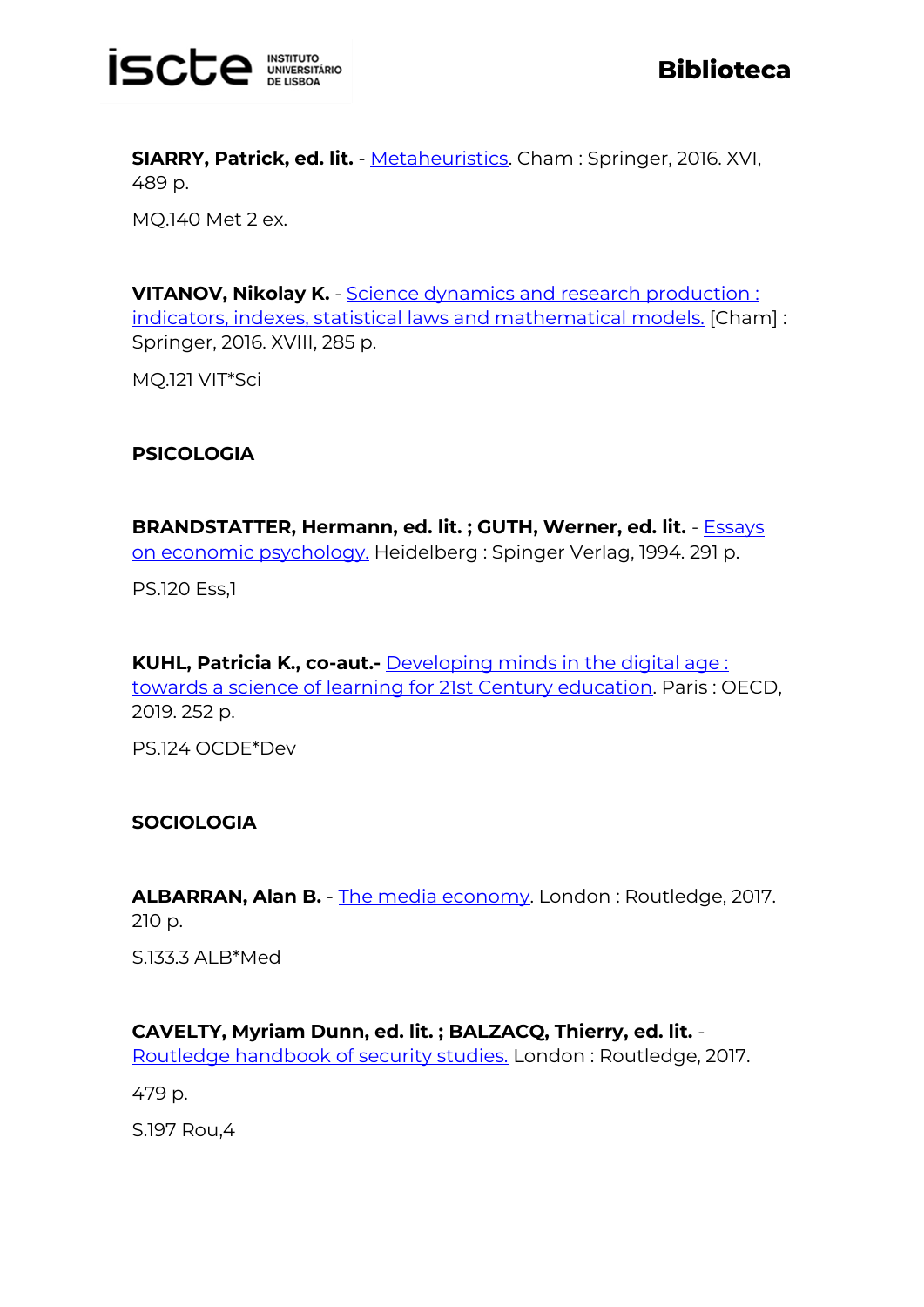

**Biblioteca**

**CLARK, Tom ; FOSTER, Liam, co-aut. ; BRYMAN, Alan, co-aut.** - [How](http://catalogo.biblioteca.iscte-iul.pt/cgi-bin/koha/opac-detail.pl?biblionumber=104639)  [to do your social research project or dissertation.](http://catalogo.biblioteca.iscte-iul.pt/cgi-bin/koha/opac-detail.pl?biblionumber=104639) Oxford : Oxford University Press, 2019. XXVII, 381 p.

S.113 CLA\*How

**CLICK, Melissa A., ed. lit. ; SCOTT, Suzanne, ed. lit.** - [The Routledge](http://catalogo.biblioteca.iscte-iul.pt/cgi-bin/koha/opac-detail.pl?biblionumber=104112)  [Companion to media fandom.](http://catalogo.biblioteca.iscte-iul.pt/cgi-bin/koha/opac-detail.pl?biblionumber=104112) New York : Routledge, 2018. 461 p.

S.133 Rou

**DENZIN, Norman K., ed. lit. ; LINCOLN, Yvonna S, ed. lit.** - [The Sage](http://catalogo.biblioteca.iscte-iul.pt/cgi-bin/koha/opac-detail.pl?biblionumber=104037)  [handbook of qualitative research.](http://catalogo.biblioteca.iscte-iul.pt/cgi-bin/koha/opac-detail.pl?biblionumber=104037) Thousand Oaks : Sage Publications, 2018. XX, 968 p.

S.113 Pal

## **FERRÃO, João, ed. lit. ; PAIXÃO, José Manuel Pinto, ed. lit.** -

[Metodologias de avaliação de políticas públicas.](http://catalogo.biblioteca.iscte-iul.pt/cgi-bin/koha/opac-detail.pl?biblionumber=105309) Lisboa : Universidade de Lisboa, 2018. XIII, 550, [2] p.

S.194 Met

**FREEMAN, Matthew, ed. lit. ; GAMBARATO, Renira Rampazzo, ed. lit.** - [The Routledge companion to transmedia studies.](http://catalogo.biblioteca.iscte-iul.pt/cgi-bin/koha/opac-detail.pl?biblionumber=104110) London: Routledge, 2019. XXXI, 491 p.

S.133.3 Rou

**MCKIBBEN, Bill** - [The end of nature.](http://catalogo.biblioteca.iscte-iul.pt/cgi-bin/koha/opac-detail.pl?biblionumber=104636) London : Bloomsbury, 2003. XX, 248 p.

S.160 McK\*End

**MCKIBBEN, Bill** - **Falter : has the human game begun to play itself** [out?.](http://catalogo.biblioteca.iscte-iul.pt/cgi-bin/koha/opac-detail.pl?biblionumber=104569) London : Wildfire, 2019. 291 p.

S.160 McK\*Fal